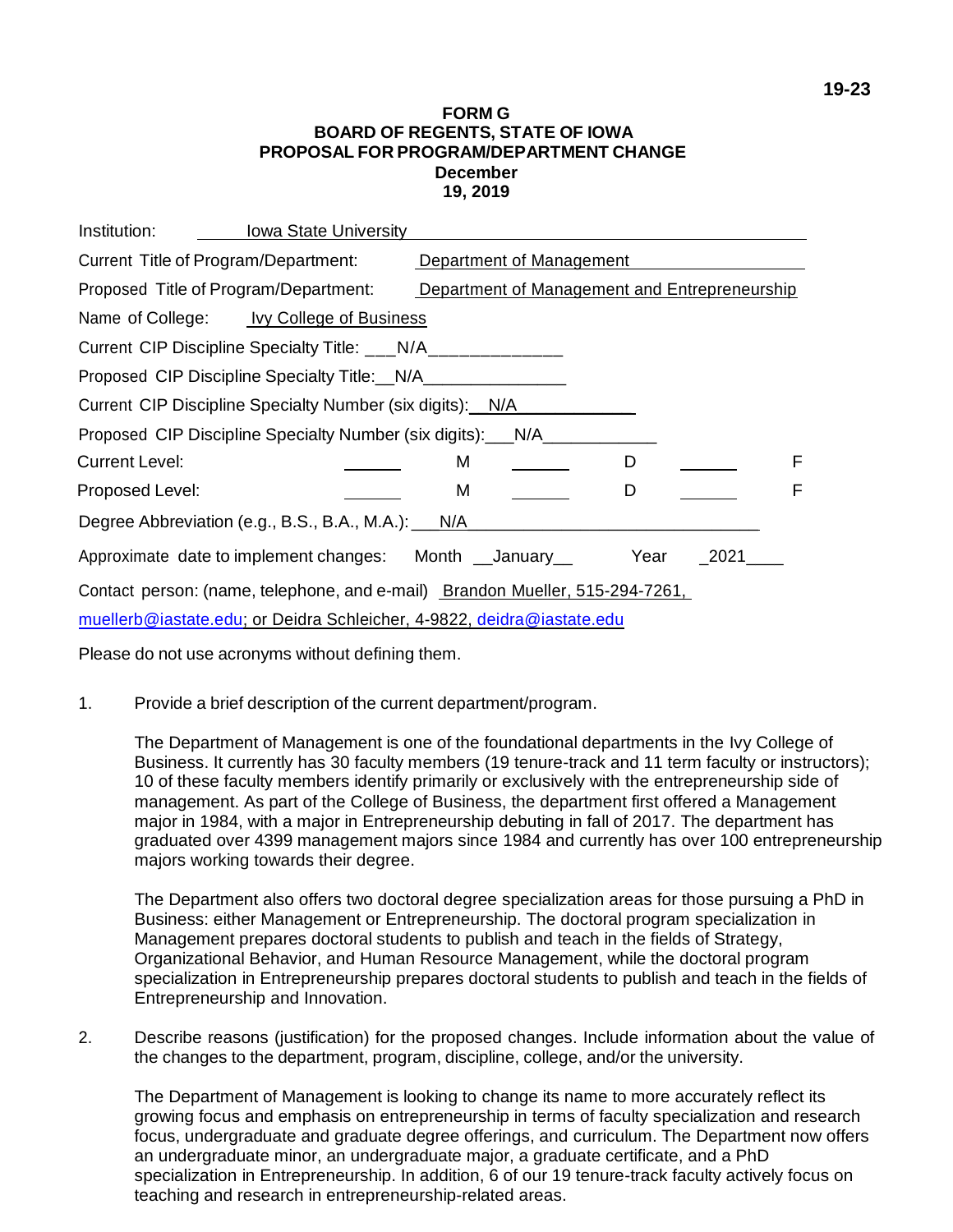A departmental name change (from the Department of Management to the Department of Management and Entrepreneurship) allows the department to better and more accurately reflect this growing focus on entrepreneurship and will serve to more clearly direct interested students, businesses, and numerous other stakeholder groups to the appropriate departmental home for entrepreneurship-related content. Further, this change highlights the importance of entrepreneurship as a strategic focus of the Department, the Ivy College of Business and the broader Iowa State University.

3. What will be the effect of the proposed change on current students?

Apart from more clearly directing students interested in Entrepreneurship to the department that provides these degrees and conducts scholarship in this area, we do not anticipate any additional effects of this proposed change on current students.

4. If this is a program/department name change, describe the proposed name is consistent with the mission of the college and university.

Iowa State University is actively building a vibrant entrepreneurial ecosystem as part of an ongoing mission to cultivate a campus-wide culture of innovation and entrepreneurship. In offering both an Entrepreneurship minor and major for ISU students, as well as a doctoral program specialization in Entrepreneurship, the Department of Management (and its proposed new name) is a pivotal piece of this university-wide initiative.

5. Will the proposed change be consistent with other programs at the university or other universities in the state? If this is a program/department name change, identify other institutions with the same or similar name.

Yes, the proposed department name change is identical to a recent change at the University of Iowa (where their Department of Management and Organizations was recently renamed the Department of Management and Entrepreneurship, to reflect their offering of an entrepreneurial management track within the undergraduate management major) and is similar to a proposed change at the University of Northern Iowa (where they are seeking to rename their Department of Marketing the Department of Marketing and Entrepreneurship, to reflect the inclusion of an entrepreneurship certificate and minor within the Department of Marketing).

In addition, across the country many business departments with a similarly shared focus on management and entrepreneurship have chosen to name themselves Departments of Management and Entrepreneurship (see Indiana University, Arizona State University, DePaul, etc.)

6. Is the proposed change consistent with association/accreditation requirements? Have accreditation requirements been addressed?

The proposed change does not affect current or future accreditation requirements.

7. Describe program configuration changes that will result from the proposed program change, e.g., change in number of credit hours required, etc.

None.

8. What costs will be incurred by the proposed program change? Identify new resources that will be needed in connection with the proposed program change, e.g., facilities, faculty, funds, etc. How will the proposed program change be administered? Provide a three-year analysis of costs resulting from the proposed program change.

None.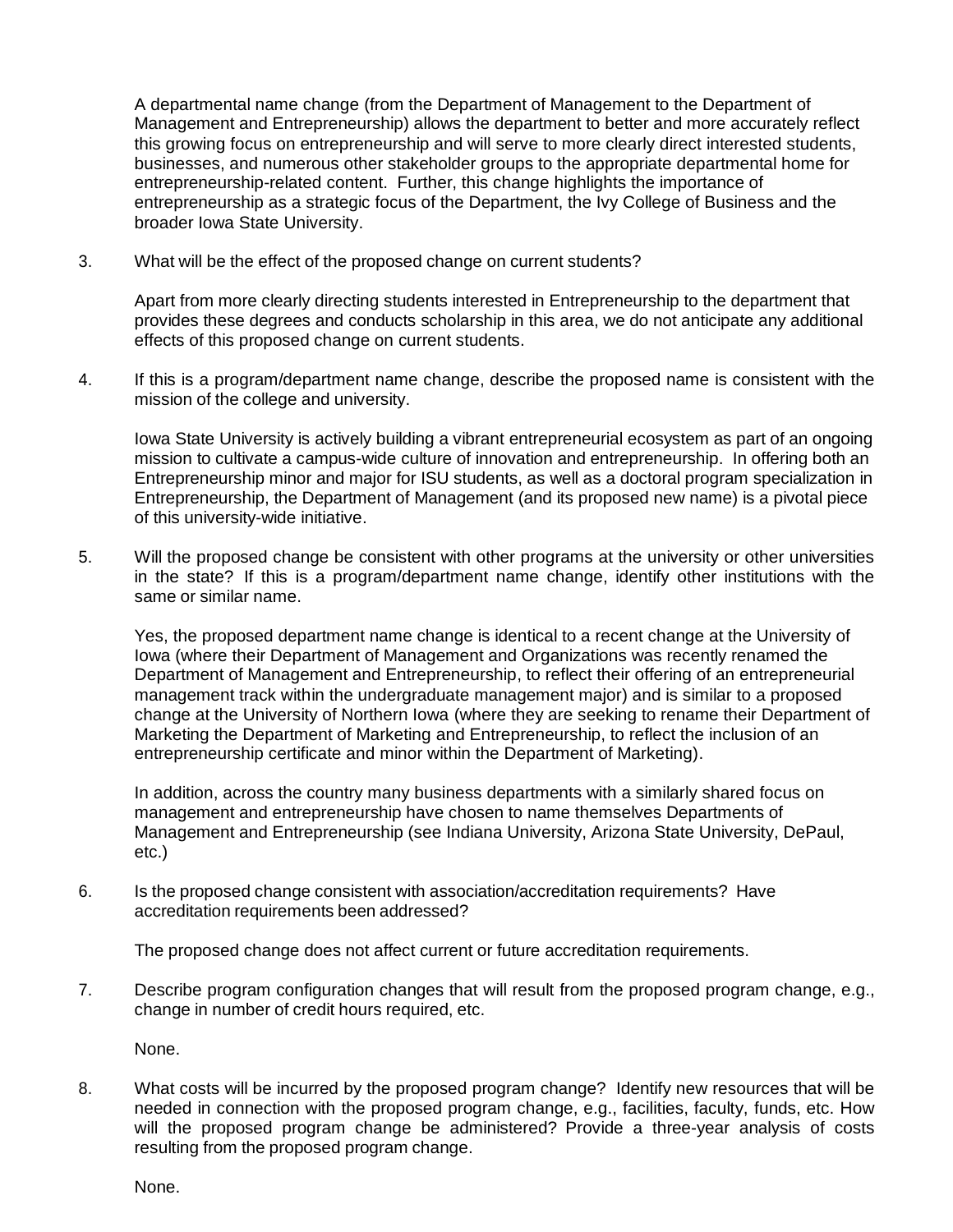9. Is this intended to be a temporary or permanent change? If temporary, for how long?

Permanent.

10. What are the workforce needs in the state for the proposed program change? Be as specific as possible and include sources of data.

None.

11. Provide any other information that might be helpful to the Board of Regents in considering this request.